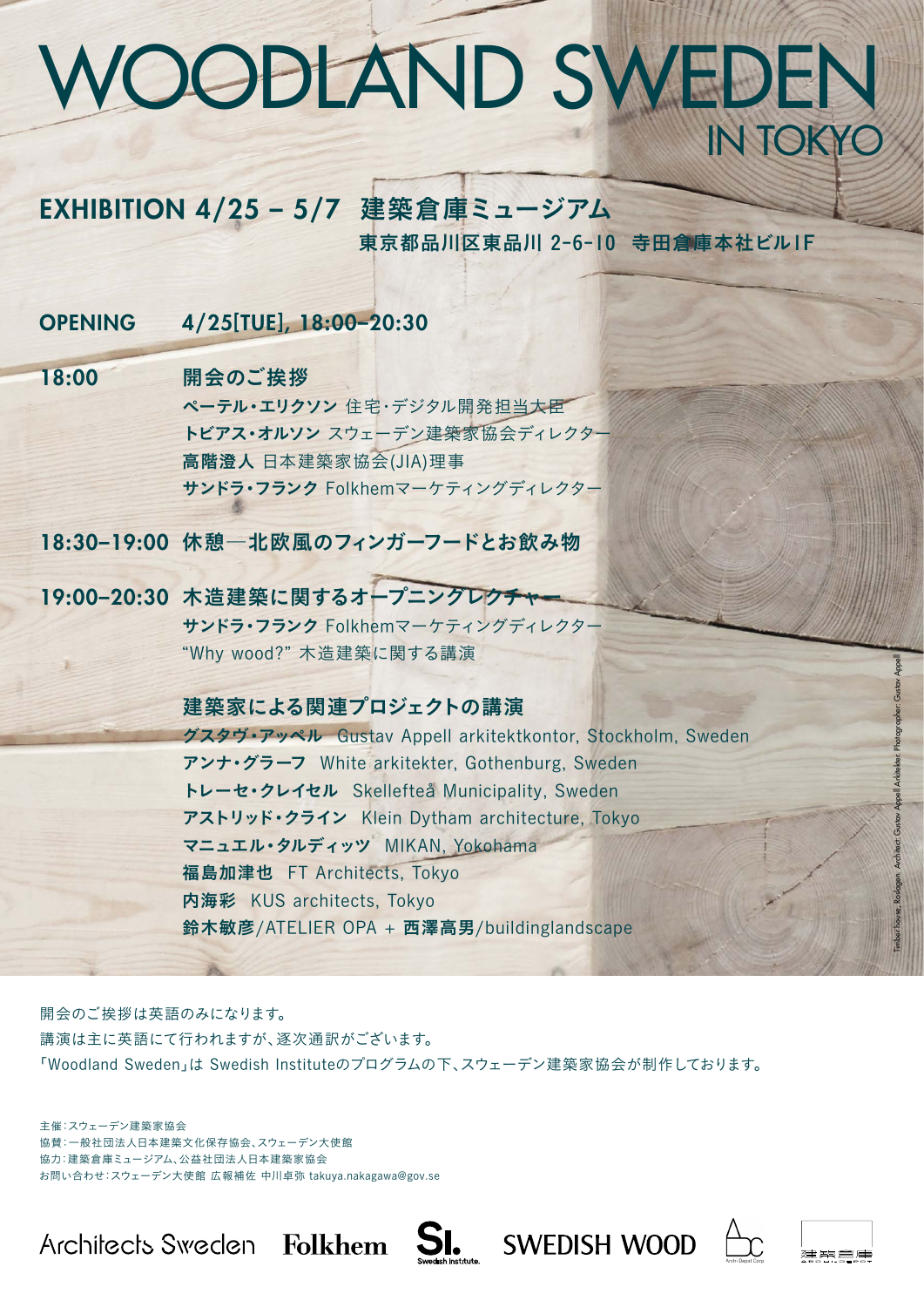# WOODLAND SWEDEN in Tokyo

## EXHIBITION April 25 – may 7 of Kenchiku Soko | ARCHI-DEPOT

Warehouse TERRADA Main Storage Center 1F, 2-6-10, Higashi-Shinagawa, Shinagawa-ku

## OPENING Tuesday April 25th, 18:00–20:30

18:00 Opening and Inauguration of the exhibition by Peter Eriksson, the Swedish Minister for Housing and Digital Development and Tobias Olsson, Director, Architects Sweden Sumito Takashina, Chairman, JIA International Committee, Sandra Frank, Marketing Director, Folkhem

## 19:00–20:30 Opening lectures and talks on the theme of wood as a building material:

Sandra Frank, Folkhem, Stockholm, Sweden "Why wood?" short presentation on building in wood

### Followed by project presentations by the architects:

Gustav Appell, Gustav Appell arkitektkontor, Stockholm, Sweden Anna Graaf, White arkitekter, Gothenburg, Sweden Therese Kreisel, Skellefteå Municipality, Sweden Astrid Klein, Klein Dytham architecture, Tokyo Manuel Tardits, MIKAN, Yokohama Katsuya Fukushima, FT Architects, Tokyo Aya Utsumi, KUS architects, Tokyo Toshihiko Suzuki/ATELIER OPA + Takao Nishizawa/buildinglandscape

The event Woodland Sweden in Tokyo is hosted by Architects Sweden, with support from the Embassy of Sweden in Tokyo and the Japan Institute of Architects (JIA).

Woodland Sweden has been produced by Architects Sweden for the Swedish Institute.

The exhibition and event in Tokyo are made possible through the kind support and co-funding from ARCHI-DEPOT Corporation and ARCHI-DEPOT Museum.

Architects Sweden Folkhem  $\operatorname{SL}_\bullet$  SWEDISH WOOD  $\bigoplus_{\text{Cov}(G)\text{ is a non-odd}}$ 

Timber house, Roslagen.

Architect: Gustav

Appell

Arkitekter. Photographer: Gustav

Appell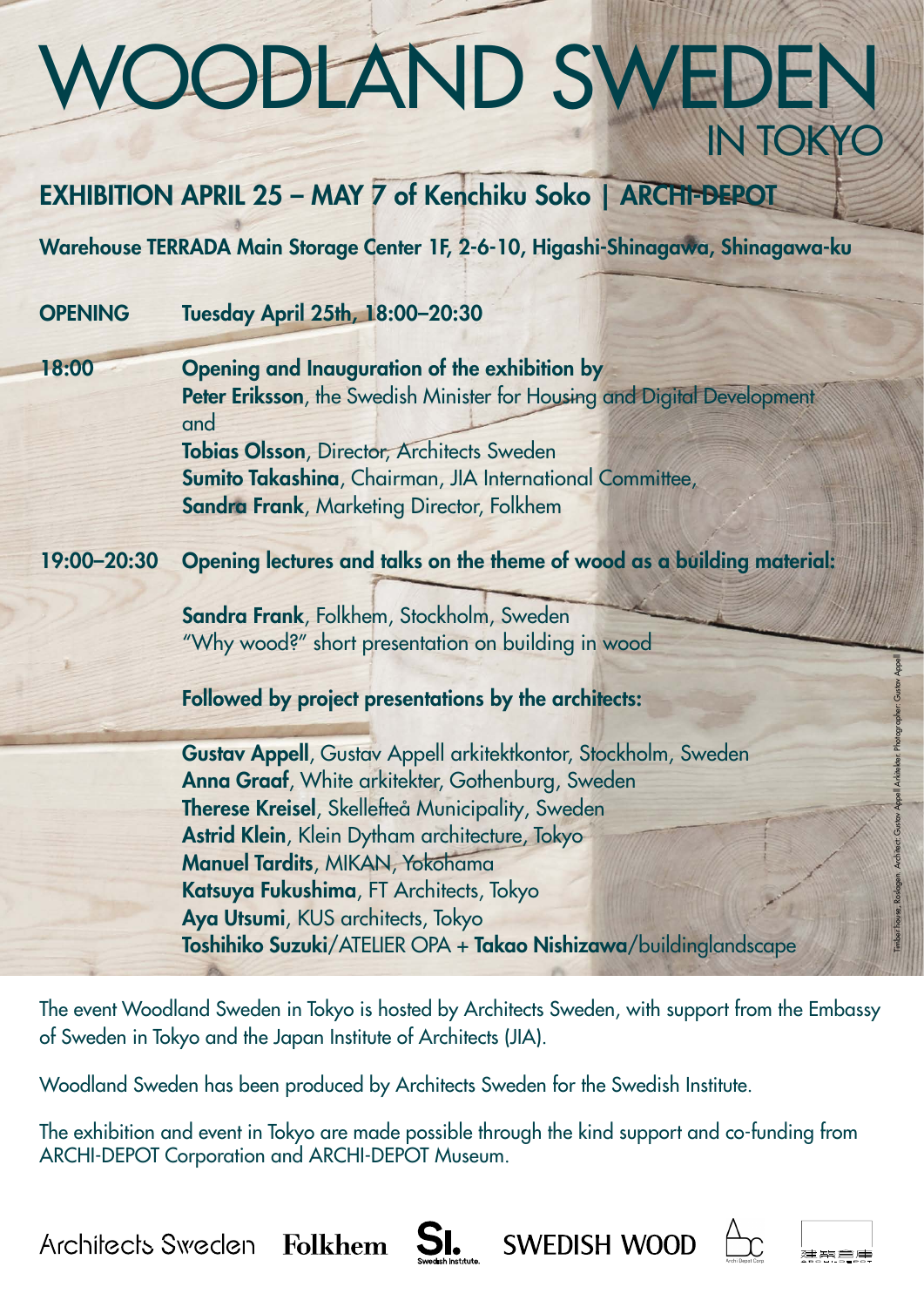

Tokyo, 12 April 2017

**Tokyo**

### **WOODLAND SWEDEN IN TOKYO –** 展示会とオープニングレクチャーのお知らせ

#### 日時

2017年4月25日 (火) 18:00-20:30 (開場:17:30) 会場

建築倉庫ミュージアム (ARCHI-DEPOT Museum) / TERRATORIA 東京都品川区東品川 2-6-10 寺田倉庫本社ビル 1F(エントランス D)



#### 参加申し込み

登録はこちら: [goo.gl/mB1jUz](http://www.goo.gl/mB1jUz) ※定員に達し次第受付を終了させて戴きますことをご了承下さい。

#### スケジュール

#### **18:00**

開会のご挨拶 住宅・デジタル開発担当大臣 ペーテル・エリクソン スウェーデン建築家協会ディレクター トビアス・オルソン 公益社団法人日本建築家協会理事 高階 澄人

#### **18:30 - 19:00**

休憩―北欧風のフィンガーフードとお飲み物

*Address: Telephone: E-mail:* Minato-ku Tokyo 106-0032 Fax: *Visitors' address: +81 3 5562 9095*

ambassaden.tokyo@gov.se